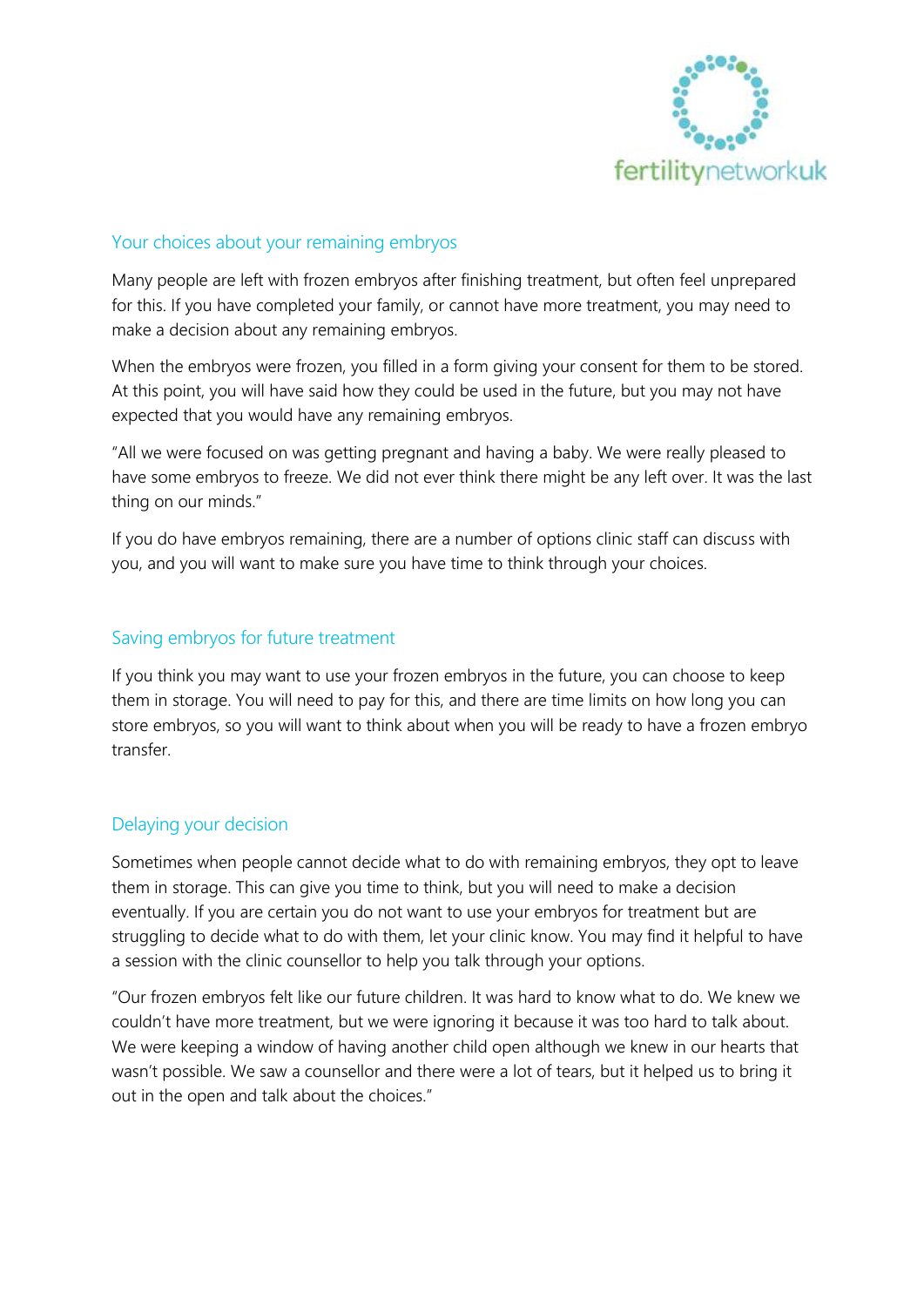

# Donating your embryos

You can choose to donate your embryos, either to another patient or to research or training. Not every clinic has the facility for every option, so not every option for donation will necessarily be available.

If the clinic has a link with a research project, you may choose to donate the embryos to scientific research. Work like this uses embryos in their first days of development to help scientists understand more about fertility, miscarriage, and medical conditions. The embryos are not allowed to grow beyond 14 days, and by donating them to research you may help improve treatment for other patients.

"It took us a while to make a decision, but we'd had such a difficult fertility journey before we finally had our children. We were given information about the research and donating felt like a positive step. Our embryos could be used to make things better for other people in the future."

Another alternative on offer may be to donate your embryos to your clinic for training. This helps clinic staff ensure they are up to date with the latest techniques in treatment so this will benefit other patients.

Finally, you may choose to donate your embryos to others who are trying unsuccessfully to conceive and need both donor eggs and sperm. If you think this is something you may want to consider, you would have counselling first. It is similar to being an egg or sperm donor, so it is important you have had an opportunity to discuss all the implications of donation.

## Removing the embryos from storage

The other option for your remaining embryos is to have them removed from storage. Once they are removed from the storage tank, they would thaw and would be left to perish. Sometimes people ask if they can take the embryos home to bury them, but this is not usually possible. You can still choose to have a ceremony to mark the occasion if you would like to.

"We had a choice of donating the embryos for training or to another couple, and neither of those felt right. In the end, we decided we'd let them perish. It wasn't easy. I still always think about them on that day, but it was the right decision for us."

### What happens if we don't agree

Sometimes couples find it had to come to a joint decision about what to do with remaining embryos. It is difficult if you feel differently about your choices. If you are struggling to agree, talking to a counsellor may help you to discuss this through with one another.